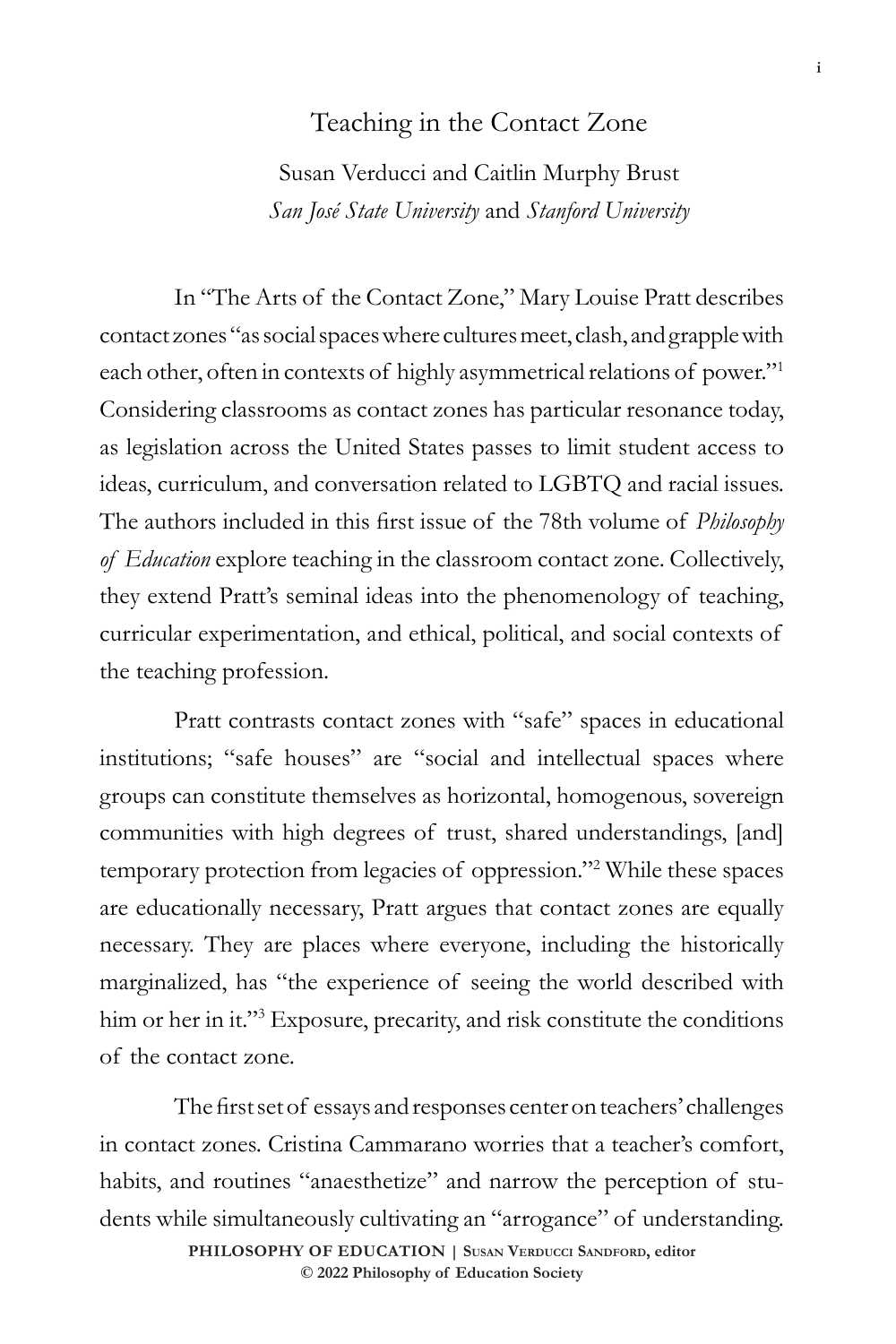Drawing from María Lugones, she writes of learning to travel into the worlds of students in a way that requires cultivating teacher perception that "unfixes habits," that "detect[s] the unexpected, and receive[s] it as a surprise, a promise from the other."4 The value of teacher uncertainty and vulnerability can also be seen in Mordechai Gordon's "Living with Existential Self-Doubt." Using Paul Cézanne and Rainer Maria Rilke as examples, Gordon distinguishes between epistemic doubt—doubting what one knows—and existential self-doubt—doubting one's vocation or "what we are meant to do or be."<sup>5</sup> He then asks how teachers might "approach the challenge of living with existential doubt"—rather than resisting it, embracing it as part of the teaching practice. Finally, Mary Jo Hinsdale analyzes teaching in the decolonial contact zone through scholar Robin Wall Kimmerer's best-selling book, *Braiding Sweetgrass:*  Indigenous Wisdom, Scientific Knowledge and the Teaching of Plants.<sup>6</sup> Tensions between academic and native sciences, as well as between evangelical students and their Potawatomi teacher, inhabit Kimmerer's description of teaching in the contact zone. Hinsdale describes not only disruption and discomfort in this zone, but also what Pratt describes as the "joys of the contact zone": "exhilarating moments of wonder and revelation, mutual understanding, and new wisdom."<sup>7</sup> A decolonial classroom contact zone, Hinsdale concludes, is characterized by gift-giving, reciprocity, and gratitude.

**Volume 78 Issue 1** Whereas the first set of essays examines the phenomenological experience of teachers and teaching, the second focuses on frictions in curriculum and pedagogy in the contact zone. Lana Parker describes students' online worlds and classrooms as "frictionless," diminished places of contact where "students may never have a chance to talk at length, to argue with someone, to rebut or refute an idea."<sup>8</sup> She proposes that to create contact, classroom pedagogies ought to leave textbooks and the canon behind and "engage a geopolitical and sociocultural plurality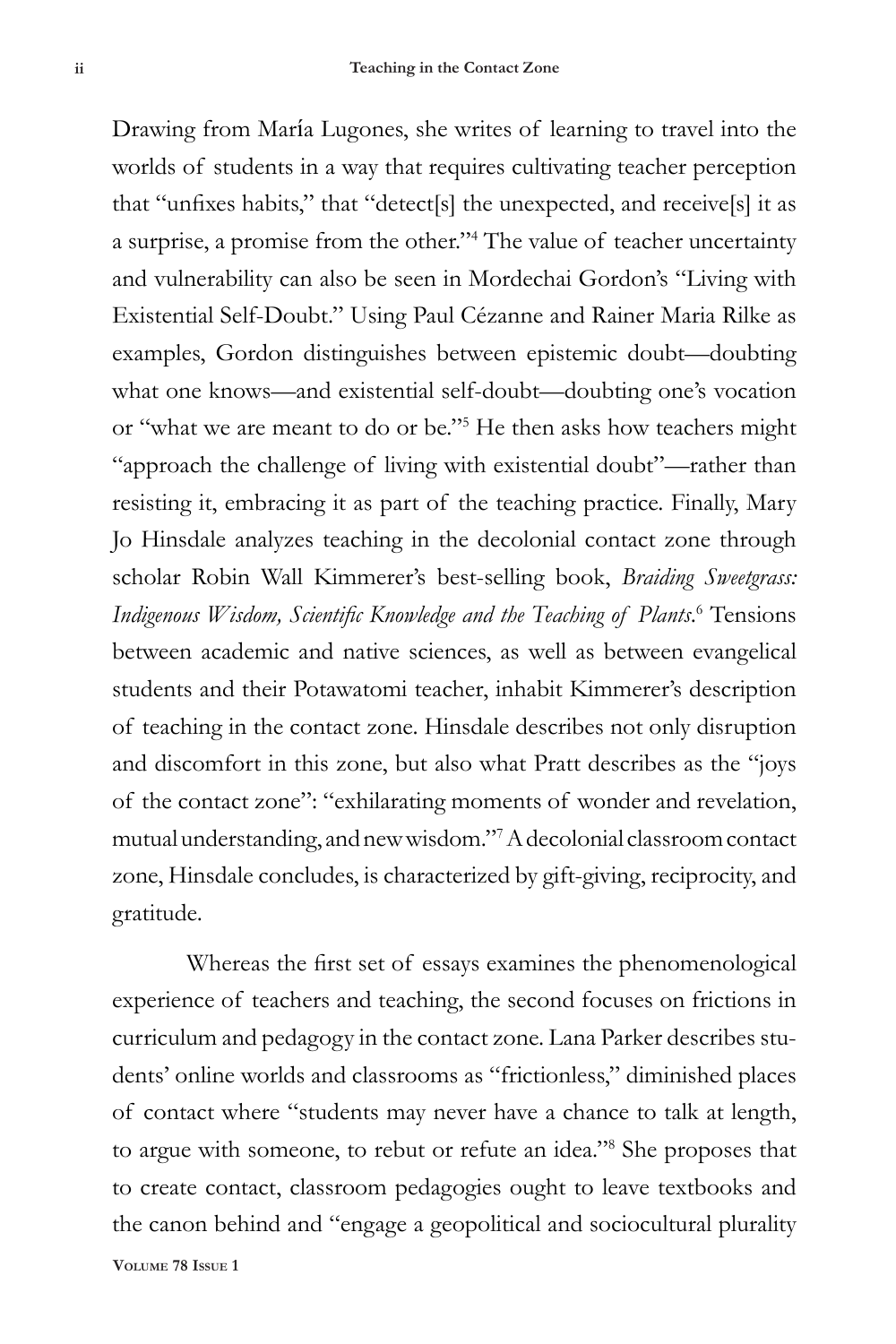of modes and narratives," particularly online modes and narratives that can be "shared, troubled, and wholly engaged."9 Maya Cohen, too, advocates for a new *pedagogical frame* for teachers to reconceptualize classroom discussions addressing American political conflict and polarization. She advocates that this new frame center on concepts such as democratic fragility, resilience, and erosion. Similarly, Aline Nardo describes a new evolutionary theory, Extended Evolutionary Synthesis (EES), which challenges the dominant genetic-focused educational paradigm of evolution. EES, she argues, has much to offer in thinking about cultural inheritance and education's relationship to biological evolution. Using the work of philosopher Michel Serres, Wiebe Koopal and Joris Vlieghe offer three pedagogical and curricular suggestions for once again allowing music to put students into contact with the generative and creative potentials of noise.

The final set of essays asks readers to consider the ethics of contact between classroom teachers and the social, political, and ethical worlds. Drawing from her own empirical work describing the struggle of teachers of color in educational contact zones, Doris Santoro asks, how can we ethically induct these teachers into "a profession that we know may impede their ability to flourish?"10 Yibing Quek calls for social and institutional intervention to support the work of teachers as caregivers. Her call arises from her conception of teachers as professional care workers, thus connecting to the generally accepted idea that carers need to be cared for in ways that allow them to effectively do their work.

All told, the essays in this issue explore teachers and teaching in the contact zone of education and ask us to contemplate what it means to reclaim education as both parts risk and joy. Together they surface the interwoven needs and hopes for teachers as well as the students they teach, for the art and practice of pedagogy, and for the classrooms, schools,